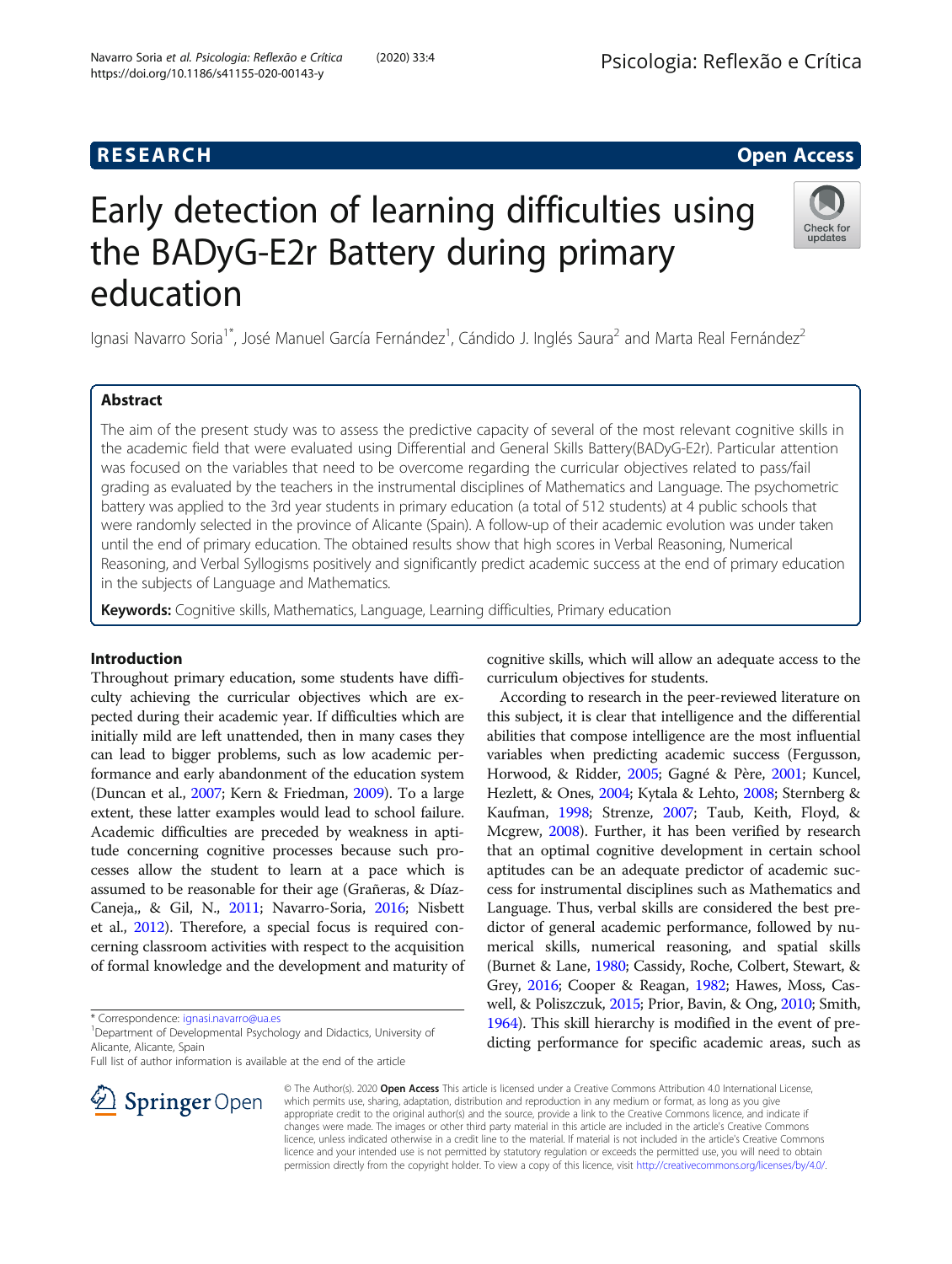Mathematics. In this case, numerical skills occupy position one on the ranking, displacing verbal aptitudes to position two. Similarly, if the academic sphere is Language, then numerical aptitude is displaced to position three, yielding verbal aptitudes and logical reasoning in positions one and two, respectively (Cerda et al., [2015;](#page-8-0) Marrero & Espino, [1988;](#page-9-0) Spinath, Spinath, Harlaar, & Plomin, [2006](#page-9-0); Toll & Van Luit, [2014\)](#page-9-0). In general, such investigations conclude that an important part of learning difficulties in the academic context find their etiology in the cognitive aptitudes which are required for the completion of traditional school activities. Hence, these aptitude deficiencies are the prelude to poor school performance, being detected later on and once the student already presents difficulties in achieving the curricular objectives of his/her academic year (Bennett, Seashore, & Wesman, [1997](#page-8-0); Navarro-Soria, [2016](#page-9-0); Pérez, Cupani, & Ayllón, [2005;](#page-9-0) Robles & Vázquez, [2014](#page-9-0)). As the student gets promoted to higher classes, the curriculum demands increase, and the late detection and initiation of resources for school reinforcement aggravates the difficulties and increases the differences in levels of development in relation to the other students in the class (Navarro-Soria, [2016](#page-9-0)).

The emphasis of recent research in the literature has been on finding causal relationships between academic performance and the different cognitive skills that allow students to access knowledge in school (Alloway & Passolunghi, [2011;](#page-8-0) Cornu, Schiltz, Pazouki, & Martin, [2017](#page-8-0); Geary & VanMarie, [2016](#page-9-0); Harvey & Miller, [2016;](#page-9-0) Matthews, Lewis, & Hubbard, [2015;](#page-9-0) Navarro-Soria & González-Gómez, 2010; Pitchford, Papini, Outhwaite, & Gulliford, [2016](#page-9-0); Ye et al., [2016\)](#page-10-0). Based on these causal relationships, programs have been developed to control, manipulate, and modify the maturation and capacity of these cognitive skills, in order to improve the preparation of students so that they can confront the different academic challenges they face during their training (Cassidy et al., [2016;](#page-8-0) Cheng & Mix, [2014](#page-8-0); Di Lieto et al., [2017](#page-9-0); Hill, Serpell, & Faison, [2016](#page-9-0); Park, Bermudez, Roberts, & Brannon, [2016;](#page-9-0) Peng & Fuchs, [2016\)](#page-9-0). At the same time, knowing which cognitive skills have a greater influence on academic success and which tools measure these cognitive skills effectively can facilitate an individualized intervention and the implementation of the psychopedagogical resources that currently act on the problem from a scholarly assistance perspective (Rogowsky, Papamichalis, Villa, Heim, & Tallal, [2013\)](#page-9-0), rather than from a preventive perspective (Bergman et al., [2011;](#page-8-0) Blair, McKinnon, & the Family Life Project Investigators, [2016](#page-8-0); Blair & Raver, [2014;](#page-8-0) Di Lieto et al., [2017;](#page-9-0) Raver et al., [2011](#page-9-0)).

As it has been shown, the tests used to measure different cognitive variables are different. An example of this is the Differential Aptitude Test (DAT) (Bennett et l., [1997](#page-8-0)), the Multiple Intelligences Self-efficacy Inventory

Revised (MISEI-R) (Pérez et al., [2005\)](#page-9-0), or the AC-MT test (Alloway & Passolunghi, [2011\)](#page-8-0). The BADyG test, in addition to demonstrating being a more complete measurement covering different fields, has also proved to be a good predictor of academic performance. Authors such as Miñano and Castejón (Miñano, Cantero, & Castejón, [2008](#page-9-0); Miñano & Castejón, [2008\)](#page-9-0) found that the variable of Verbal Aptitudes and General Intelligence have a high predictive power for academic performance with its effectiveness being proven not only in schools but also at university level (Vélez-van Meerbeke & Roa-González, [2005](#page-10-0)).

Taking into account the previously described research results, the focus of the above studies was on explaining what skills justify the difficulties related to mastering the content at middle and upper academic levels. Such learning difficulties are evident, and the first symptoms of potential failure in school have already appeared. We consider it more interesting and novel to focus on the preventive purpose. We can find in scientific literature investigations in this scope in the early educational stages. However, none of these studies uses a longitudinal approach, which would allow to measure students' cognitive aptitudes at early stages of schooling and therefore predict future learning difficulties, with students who have lower scores in cognitive aptitudes presenting more severe learning difficulties at later stages of education.

The aim of the present study was to assess the predictive capacity of several of the most relevant cognitive skills in the academic field that were evaluated using the Differential and General Skills Battery (BADyG-E2r). The specific objectives of the present study and our research hypotheses are shown in Table [1](#page-2-0).

# Method

## Participants

For the present study, a random or probability sampling using the sampling unit known as the conglomerate was carried out. The target areas consisted of four public schools in the province of Alicante (Spain), with one school from each cardinal point (north, south, east, and west) of the province with a total of 24 groups/classrooms, and the total number of students evaluated was 607. Information was collected during three school years and from all of the students in the sample who were enrolled in the 3rd year of primary education (8–9 years old).

Hence, the first inclusion criterion was that the subject was enrolled at that moment of time, in the 3rd year of primary education, and that they remained in the center until the end of the said educational stage.

A total number of 22 students (3.6%) were excluded at the end of the follow-up, being those students who did not show continuity in their schooling in the referenced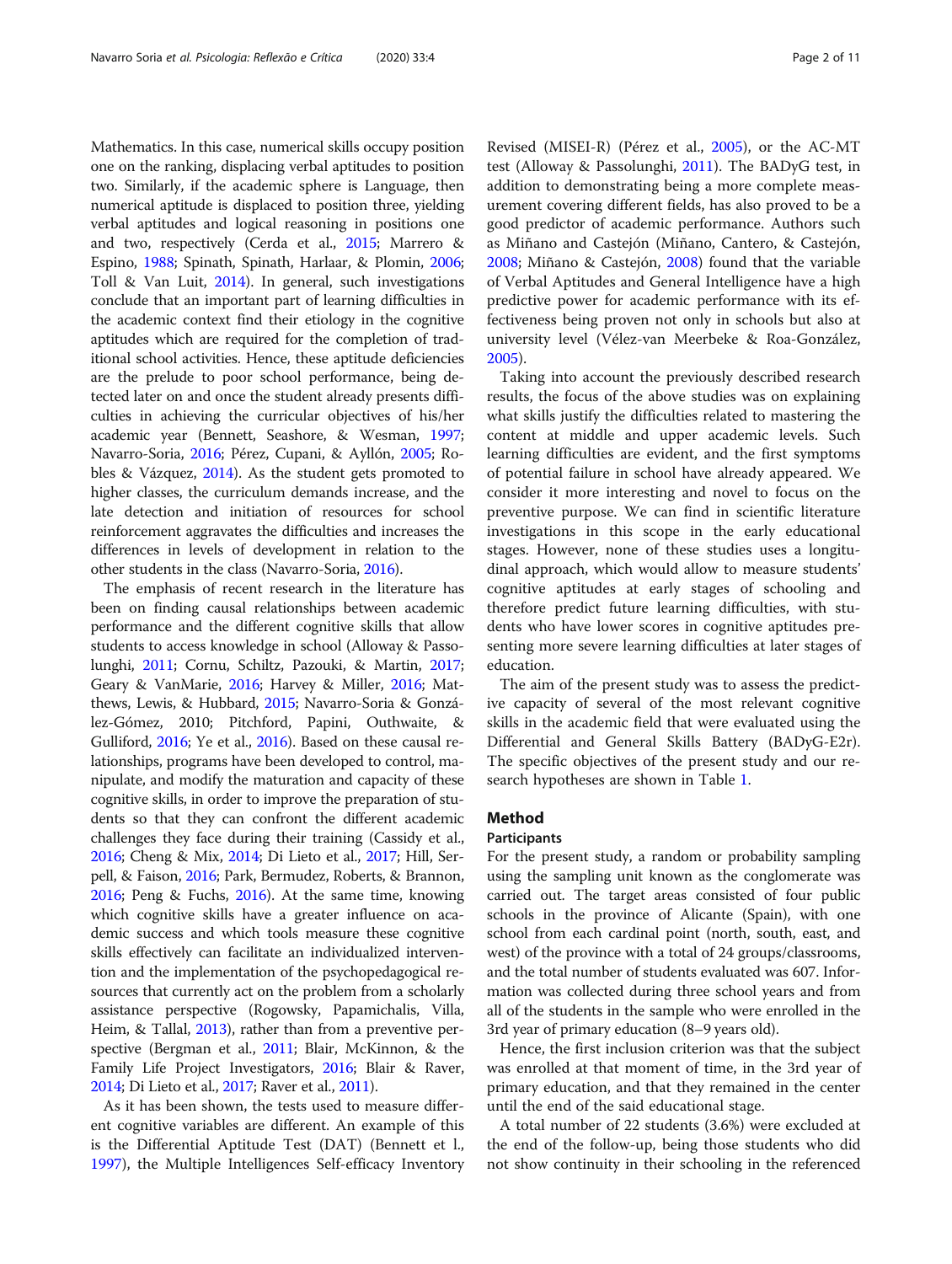## <span id="page-2-0"></span>Table 1 Objectives and hypotheses of the study

| $\sigma$  | Specify Writer SNIIS Have a greater predictive capacity of a<br>student not repeating grades at the end of primary education                                                                                                                               | THEY WILL BE VEIDAL ADULTURES (THEASURED BY THE TESTS OF VEIDAL<br>Syllogisms and Verbal Reasoning)                                               |
|-----------|------------------------------------------------------------------------------------------------------------------------------------------------------------------------------------------------------------------------------------------------------------|---------------------------------------------------------------------------------------------------------------------------------------------------|
| b         | Assess whether vocabulary knowledge (Verbal Syllogisms) and<br>the understanding of its different uses (Verbal Reasoning) present<br>a predictive power of academic success for both the instrumental<br>subjects (Language and Mathematics)               | They will be the same aptitudes in Verbal Syllogisms and Verbal<br>Reasoning that determine the correct differently dimensioned<br>Language usage |
| $\subset$ | Determine whether the capacity for carrying out Numerical<br>Calculations and Numerical Problem Solving presents a predictive<br>capacity of academic success in the instrumental subjects                                                                 | It will be decisive when explaining academic success in the<br>instrumental subject of Mathematics                                                |
| d         | Verify whether the skills in reading and writing, spatial orientation<br>(Spatial Syllogisms), and the understanding and management of<br>planar space (Spatial Reasoning) presents a predictive power of<br>academic success in the instrumental subjects | They will not present a predictive power                                                                                                          |
| e         | Determine whether General Intelligence presents a predictive<br>power of academic success in the instrumental subjects                                                                                                                                     | GI will not be the most powerful aptitudes predicting that academic<br>success                                                                    |

educational centers and for whom their academic evolution could not be followed up. Another inclusion criterion meant that in presenting a General Intelligence higher than 80 measured by WISC-IV since, in the case that it was inferior, the results would be affected by the cognitive capacity of the subject.

The number of excluded students increased to 33 (5.4%). Finally, a total of 40 (6.6%) students were excluded from the sample, being those students who had stopped attending Language or Mathematics classes in the 2nd year of primary education. After the follow-up, the total sample had been reduced to 512 students, and of the students that made up the final sample, 232 were males (45.4%) and 280 (54.6%) were females.

The socioeconomic level of the families was distributed by income between upper-middle 92 (18%), middle 220 (43%), middle-low 122 (24%), and low 78 (15%). With respect to the academic training of the families of the students that made up the sample, 113 (22%) had university studies, 144 (28%) had chosen a vocational training, 209 (41%) had finished secondary school, and 46 (9%) presented studies or qualified training. Regarding the ethnic and cultural origin of the families, 342 (67%) of the sample had families in Spain, 72 (14%) were from Latin America, 41 (8%) were from the Maghreb in North Africa, 31(6%) were from sub-Saharan Africa, and 26(5%) were from other European countries.

Before initiating student evaluation and monitoring in this research, the procedure was presented before the District Education Board which is the highest decisionmaking body of an educational center in Spain. The District Education Board related to the four target schools from where the sample was to be drawn approved the research procedure for those four schools. In addition, the psychometric evaluation and the corresponding analysis of the results of the evaluation were reported to all families by way of traditional mailing. In the letter that the families received, there was an opportunity for the children to not participate in the investigation. None of the families in the total sample exempted their children from participating in the evaluation and subsequent follow-up. This research was conducted in accordance with the 1964 Declaration of Helsinki and its later amendments. Finally, approval was requested from the Ethics Committee of the University of Alicante, which provides and approves the methodology used, and the approval was assigned the file number UA-2018-03-08.

## Procedure and materials

In order to verify which cognitive skills are the most influential in academic development in primary education, an aptitude assessment was carried out at the beginning of the 3rd year of primary education (8 years of age), through psychometric testing using the collective application of the Battery of Differential and General Abilities BADyG-E2r (Yuste-Hernanz, [2012\)](#page-10-0). Furthermore, at the end of this educational stage, information was collected concerning the academic performance in the subjects of Mathematics and Language and evaluated/measured using the grades that were issued by the center.

As aforementioned, the BADyG-E2r battery measures cognitive development in skills related to verbal, numerical, spatial, and logical reasoning, as well as the ability to solve Verbal Syllogisms, Numerical Syllogisms, and Spatial Syllogisms, and the speed and efficiency with which students solve the academic problems they encounter. The aim was to provide basic information to the teachers concerning the skill levels of the class which permits the adaptation of teaching and learning rhythms to the abilities and real needs of the students (Navarro-Soria & Gonzalez-Gómez, [2010\)](#page-9-0) Table [2.](#page-3-0)

The General Intelligence Index (GI) is obtained through the sum of the scores of all the tests. The Intellectual Coefficient (IC) is measured from the direct score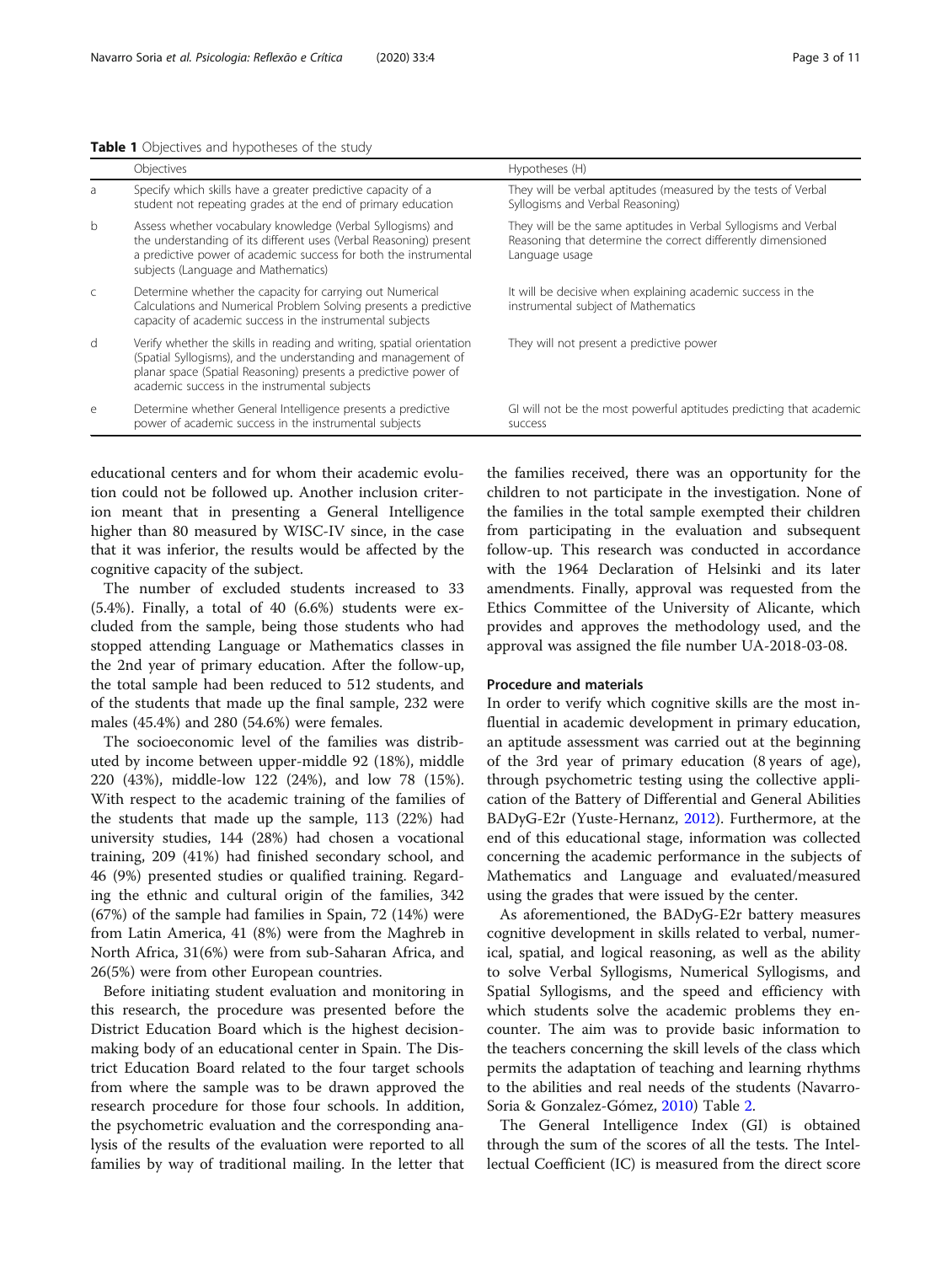<span id="page-3-0"></span>

| Table 2 BADyG-E2r scales |  |
|--------------------------|--|
|--------------------------|--|

| Variable                | Measure                                                                                                                                                                                                                              |
|-------------------------|--------------------------------------------------------------------------------------------------------------------------------------------------------------------------------------------------------------------------------------|
| Verbal<br>Reasoning     | Ability to understand and express ideas with words.<br>Verbal contents and concepts are used, and<br>recognition of analogy relationships between pairs<br>s asked                                                                   |
| Numerical<br>Reasoning  | Problems with change, combination/comparison,<br>and equalization                                                                                                                                                                    |
| Spatial<br>Reasoning    | Ability to imagine and conceive objects in two or<br>three dimensions<br>Two types of stimuli: firstly with more concrete and<br>perceptible relationships, secondly induction of more<br>abstract relationships between the figures |
| Logical<br>Reasoning    | Ability to solve logical problems, to understand, and<br>to plan                                                                                                                                                                     |
| Verbal<br>Syllogisms    | Ability to use language (complete meanings or "cloze"<br>test)                                                                                                                                                                       |
| Numerical<br>Syllogisms | Ability to manage numbers and quantitative concepts<br>(addition and subtraction)                                                                                                                                                    |
| Spatial<br>Syllogisms   | Several mental operations to be performed: shape<br>rotations, comparison of sizes, direction, position,<br>and form                                                                                                                 |
| Attention               | Ability to quickly discriminate visual differences                                                                                                                                                                                   |

in GI and taking into account the chronological age of the student (according to the corresponding age scale). In the exploratory factor analysis, a one-dimensional structure is obtained, which confirms the existence of the said General Intelligence factor.

The scales in Verbal Reasoning, Numerical Reasoning, Spatial Reasoning, and Logical Reasoning each consist of 24 elements that are ordered according to the difficulty index (the first items being solved more than the last items) with five response alternatives. Through verbal analogies, numerical problems, puzzles, relationships between figures, and logical problems, the level of development in the different types of reasoning is measured. However, the Verbal Syllogisms, Numerical Syllogisms, Spatial Syllogisms, and Attention Syllogisms are composed of cloze-type exercises with a range of meanings (multiple-choice items) whereby numerical calculations are made, and there are figures in which the student must discriminate between shape rotations, sizes, orientation, or form, and the speed of discrimination of visual differences is documented. Each of the dimensions that are measured by the test is evaluated with a specific response scale, with a time limit for completion of each scale.

This test has been subjected to multiple psychometric controls (Yuste-Hernanz, [2002;](#page-10-0) Yuste-Hernanz, [2012\)](#page-10-0). In each of these controls, the exercises have been restructured according to the analysis of the performed elements, obtaining information for the sample from which the scale of the test is developed, with the final results pertaining to the Cronbach's coefficient alpha value of .83 for Verbal Reasoning, .91 for Numerical Reasoning, .79 for Spatial Reasoning, .93 for Logical Reasoning, .77 for Verbal Syllogisms, .85 for Numerical Syllogisms, .83 for Spatial Syllogisms, and .95 for General Intelligence. In turn, in relation to the sample of this study, the Cronbach's coefficient alpha values have ranged between .76 and .94 for the separate elements and the total had a Cronbach's coefficient alpha value of .82.

Also, the construct validity of this test was based on its structure in the factorialist and hierarchical psychometric theories that, starting from authors such as Spearman, Cattell, Horn, Eysenk, or Sternberg, nowadays form a solid theoretical line of reflection. Hierarchical models provide a good conceptualization of the aptitudes measured by test and are what best explain the empirical data obtained when solving test elements.

In addition, the academic performance of the students was measured using the grading by the teachers in the subjects of Mathematics and Language during the final year of primary education. Taking into account the cognitive abilities (high, medium, or low) of the students and, based on their school results (pass or fail), the influence of the differences in aptitude on the academic performance has been determined.

## Statistical analysis

Simple logistic regression—the logit model—was used to analyze the influence of the linear combination of the predictor variables, following the forward step-wise selection procedure based on the Wald statistic (García, Alvarado, & Jiménez, [2000\)](#page-9-0). Logistic modeling allows the estimation of the probability of an occurrence, event, or outcome, as opposed to a non-occurrence, in the presence of one or more predictors. This probability is estimated using the odds ratio (OR) statistic. If  $OR > 1$ , for each time the event occurs in the absence of the independent variable, it will be given twice if that independent variable is present. However, if  $OR < 1$ , then the probability of the event occurring in the absence of the independent variable will be greater than if that independent variable would be present (De Maris, [2003](#page-8-0)). To analyze the adjustment of the proposed models, two indicators were taken into account: (a) Nagelkerke's  $R^2$ , which indicates the percentage of variance explained by the model (Nagelkerke, [1991](#page-9-0)), and (b) the percentage of correctly classified cases, which allows to determine to what extent the predictor variable is useful for estimating the criterion variable in the proposed model.

# Results

The data permitted the creation of logistic regression models that make it possible to carry out correct estimations regarding the probability of not repeating a course and to overcome the two instrumental subjects (Language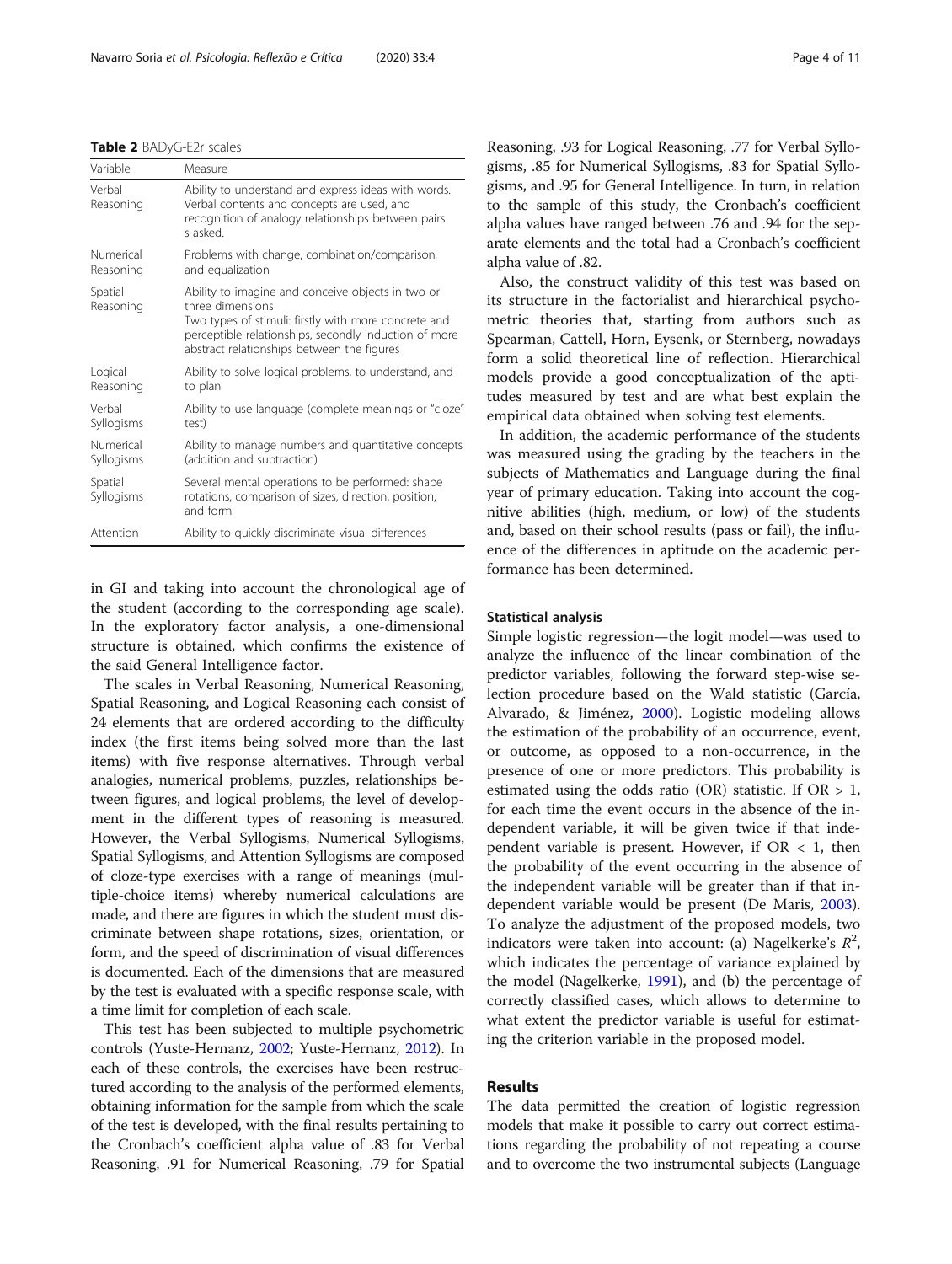and Mathematics), based on the scores in cognitive maturity in the different cognitive skills that were evaluated.

Table 3 shows the steps followed by the model in the introduction of explanatory variables that have been significant regarding the probability of not repeating a course. For the evaluation in the 3rd year of primary education using the BADYG-E2r, the proposed model allows a correct estimation of 88.8% of cases in Verbal Reasoning, 90.2% in Numerical Reasoning, 88.0% in Spatial Reasoning, 88.4% in Verbal Syllogisms, 87.8% in Numerical Syllogisms, 87.4% in Spatial Syllogisms, 88.0% in Discrimination of Differences, 90.8% in Logical Reasoning, 91.2% in General Intelligence, and 90.6% in Intelligence Quotient (IQ) for the total sample.

Nagelkerke's  $R^2$  (adjusted version of Cox-Snell  $R^2$ , adjusting scale of the statistic to cover whole range 0 to 1) oscillated in the estimation of the adjustment value between .14 for Spatial Syllogisms and .52 for Logical Reasoning and General Intelligence. The model created for Verbal Reasoning explained 38% of the variance, Numerical Reasoning explained 44% of the variance, Spatial Reasoning explained 24% of the variance, Verbal Syllogisms explained 32% of the variance, Numerical Syllogisms explained 22% of the variance, Spatial Syllogisms explained 14% of the variance, Attention explained 16% of the variance, Logical Reasoning explained 52% of the variance, General Intelligence explained 52%, and finally, Intelligence Quotient explained 51% of the variance.

The odds ratio (OR) values were obtained for the elaborated models of the sample oscillate between 1.18 for Intellectual Coefficient and 1.57 for Verbal Syllogisms (Table 3). Thus, the probability that students do not repeat a course during the final stage of primary education is greater for each incremental point increase in the results obtained in the following indices: Verbal Reasoning 54%, Numerical Reasoning 47%, Spatial Reasoning 35%, Verbal Syllogisms 57%, Numerical Syllogisms 25%, Spatial Syllogisms 21%, Discrimination of Differences 29%, Logical Reasoning 23%, General Intelligence 13%, and in an Intelligence Quotient of 18%, for the entire sample and introducing the variables one by one.

Table [4](#page-5-0) shows the steps followed by the model in the introduction of explanatory variables that have been significant in the probability of passing the instrumental subject of Language. For the evaluation with BADYG-E2 in the 4th year of primary education, the proposed model allows a correct estimation of 79.2% of the cases in Verbal Reasoning, 78.8% in Numerical Reasoning, 71.8% in Spatial Reasoning, 73.6% in Verbal Syllogisms, 72.4% in Numerical Syllogisms, 67.2% in Spatial

| Variable              |          | $x^2$    | $R^2\,$ | B    | ET   | Wald  | $\overline{p}$ | OR   | CI 95%        |
|-----------------------|----------|----------|---------|------|------|-------|----------------|------|---------------|
| Verbal Reasoning      |          | 114.13   | .38     | 0.43 | 0.52 | 71.18 | < .001         | 1.54 | 1.39-1.71     |
|                       | Constant | $-1.93$  |         |      | 0.42 | 21.60 | < .001         | 0.14 |               |
| Numerical Reasoning   |          | 132.09   | .44     | 0.39 | 0.04 | 62.95 | < .001         | 1.47 | $1.33 - 1.62$ |
|                       | Constant | $-1.57$  |         |      | 0.36 | 18.59 | < .001         | 0.20 |               |
| Spatial Reasoning     |          | 71.04    | .24     | 0.30 | 0.04 | 54.11 | < .001         | 1.35 | $1.24 - 1.46$ |
|                       | Constant | $-1.17$  |         |      | 0.39 | 8.95  | .03            | 0.30 |               |
| Verbal Syllogisms     |          | 93.99    | .32     | 0.45 | 0.60 | 57.01 | < .001         | 1.57 | $1.40 - 1.77$ |
|                       | Constant | $-1.79$  |         |      | 0.44 | 16.21 | < .001         | 0.16 |               |
| Numerical Syllogisms  |          | 63.79    | .22     | 0.22 | 0.03 | 50.47 | < .001         | 1.25 | $1.17 - 1.33$ |
|                       | Constant | $-0.82$  |         |      | 0.37 | 4.98  | .26            | 0.43 |               |
| Spatial Syllogisms    |          | 39.60    | .14     | 0.19 | 0.03 | 35.33 | < .001         | 1.21 | $1.13 - 1.28$ |
|                       | Constant | $-0.26$  |         |      | 0.35 | 0.55  | .45            | 0.76 |               |
| Attention             |          | 47.03    | .16     | 0.26 | 0.41 | 39.46 | < .001         | 1.29 | $1.19 - 1.40$ |
|                       | Constant | $-2.40$  |         |      | 0.66 | 12.90 | < .001         | 0.09 |               |
| Logical Reasoning     |          | 161.88   | .52     | 0.21 | 0.25 | 75.29 | < .001         | 1.23 | $1.17 - 1.29$ |
|                       | Constant | $-4.04$  |         |      | 0.60 | 44.41 | < .001         | 0.01 |               |
| General Intelligence  |          | 161.60   | .52     | 0.12 | 0.14 | 73.09 | < .001         | 1.13 | $1.09 - 1.16$ |
|                       | Constant | $-5.38$  |         |      | 0.77 | 48.07 | < .001         | 0.05 |               |
| Intelligence Quotient |          | 160.98   | .51     | 0.16 | 0.20 | 72.08 | < .001         | 1.18 | $1.13 - 1.22$ |
|                       | Constant | $-12.13$ |         |      | 1.56 | 59.80 | < .001         | 0.00 |               |

Table 3 Logistic regression for the predictive probability of each one of the cognitive aptitudes of the BADYG-E2 regarding the potential for no repeating the course

 $\chi^2$  Chi cuadrado, R<sup>2</sup> Cuadrado de Nagelkerke, B Coeficiente de regresión, E.T. Error estándar, Wald Prueba de Wald, p Probabilidad, OR odds ratio, IC Intervalo de confianza al 95%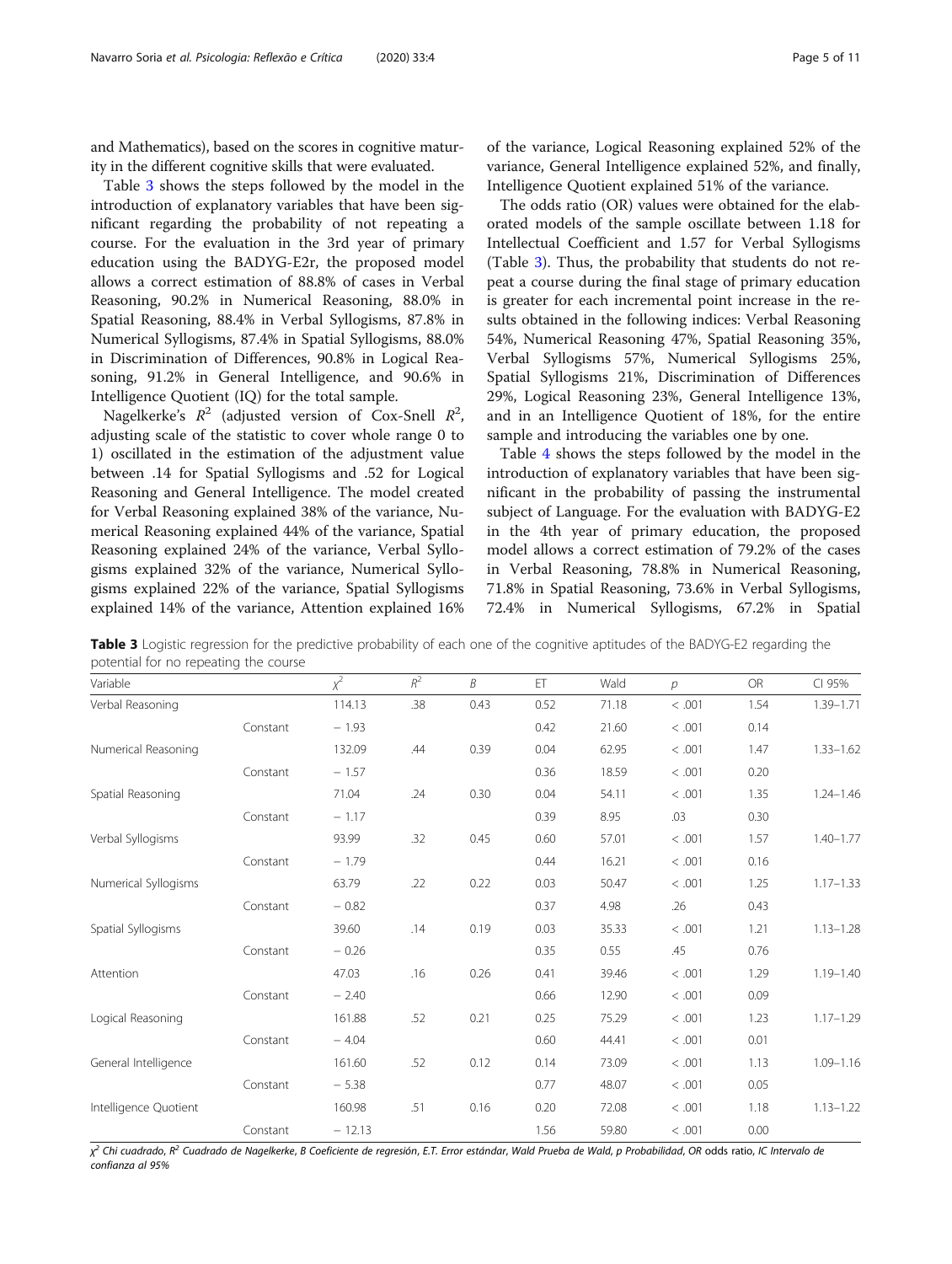<span id="page-5-0"></span>Table 4 Logistic regression for the predictive probability of each one of the cognitive aptitudes of BADYG-E2 and the student not dropping the instrumental subject of Language

| Variable              |          | $x^2$   | $R^2$ | B    | ET   | Wald   | $\mathcal{D}$ | <b>OR</b> | CI 95%        |
|-----------------------|----------|---------|-------|------|------|--------|---------------|-----------|---------------|
| Verbal Reasoning      |          | 254.82  | .53   | 0.04 | 0.03 | 121.01 | < .001        | 1.70      | $1.55 - 1.87$ |
|                       | Constant | $-5.44$ |       |      | 0.52 | 106.64 | < .001        | 0.00      |               |
| Numerical Reasoning   |          | 221.04  | .48   | 0.29 | 0.02 | 137.00 | < .001        | 1.34      | $1.28 - 1.41$ |
|                       | Constant | $-3.40$ |       |      | 0.33 | 106.76 | < .001        | 0.03      |               |
| Spatial Reasoning     |          | 134.65  | .31   | 0.29 | 0.03 | 95.48  | < .001        | 1.34      | $1.26 - 1.43$ |
|                       | Constant | $-3.23$ |       |      | 0.37 | 76.10  | < .001        | 0.03      |               |
| Verbal Syllogisms     |          | 155.88  | .36   | 0.36 | 0.03 | 99.84  | < .001        | 1.44      | $1.34 - 1.55$ |
|                       | Constant | $-3.28$ |       |      | 0.36 | 82.97  | < .001        | 0.03      |               |
| Numerical Syllogisms  |          | 121.49  | .29   | 0.23 | 0.02 | 86.80  | < .001        | 1.26      | $1.20 - 1.32$ |
|                       | Constant | $-2.95$ |       |      | 0.35 | 67.84  | < .001        | 0.05      |               |
| Spatial Syllogisms    |          | 69.64   | .17   | 0.18 | 0.02 | 58.93  | < .001        | 1.19      | $1.14 - 1.25$ |
|                       | Constant | $-2.01$ |       |      | 0.31 | 41.07  | < .001        | 0.13      |               |
| Attention             |          | 78.55   | .19   | 0.25 | 0.03 | 61.92  | < .001        | 1.28      | $1.21 - 1.37$ |
|                       | Constant | $-4.19$ |       |      | 0.57 | 53.09  | < .001        | 0.01      |               |
| Logical Reasoning     |          | 325.14  | .64   | 0.23 | 0.02 | 128.03 | < .001        | 1.26      | $1.21 - 1.31$ |
|                       | Constant | $-7.96$ |       |      | 0.73 | 117.92 | < .001        | 0.00      |               |
| General Intelligence  |          | 318.02  | .63   | 0.13 | 0.01 | 125.26 | < .001        | 1.14      | $1.11 - 1.17$ |
|                       | Constant | $-9.23$ |       |      | 0.84 | 118.44 | < .001        | 0.00      |               |
| Intelligence Quotient |          | 319.28  | .63   | 0.18 | 0.01 | 126.47 | < .001        | 1.20      | $1.16 - 1.23$ |
|                       | Constant | 319.28  |       |      | 1.48 | 123.61 | < .001        | 0.00      |               |

χ<sup>2</sup> Chi cuadrado, R<sup>2</sup> Cuadrado de Nagelkerke, B Coeficiente de regresión, ET Error estándar, Wald Prueba de Wald, p Probabilidad, OR odds ratio, IC Intervalo de confianza al 95%

Syllogisms, 67.8% in Discrimination of Differences, 83.2% in Logical Reasoning, 84% in General Intelligence, and 83.6% in Intelligence Quotient.

Nagelkerke's  $R^2$  has oscillated in the estimation of the adjustment value between .17 for Spatial Syllogisms and .64 for Logical Reasoning. The model created for Verbal Reasoning accounted for 53% of the variance, for Numerical Reasoning explained 48% of the variance, for Spatial Reasoning explained 31% of the variance, for Verbal Syllogisms explained 36% of the variance, for Numerical Syllogisms explained 29% of the variance, for Spatial Syllogisms explained 17% of the variance, for Attention it accounted for 19% of the variance, for Logical Reasoning it explained 64% of the variance, for General Intelligence it explained 63%, and for Intelligence Quotient it explained 63% of the variance.

The odds ratio (OR) was obtained for the elaborated models of the sample oscillate between 1.14 for General Intelligence and 1.70 for Verbal Reasoning (Table 4). Thus, the probability that students do not drop the Language course during the final years of primary education is greater for each incremental point increase in the result obtained in the following indices: Verbal Reasoning 70%, Numerical Reasoning 34%, Spatial Reasoning 34%, Verbal Syllogisms 44%, Numerical Syllogisms 26%, Space Syllogisms 19%, Discrimination of Differences 28%, Logical Reasoning 26%, General Intelligence 14%, and Intellectual Coefficient 20%, for the whole sample and introducing the variables one by one.

In Table [5,](#page-6-0) the introduction of explanatory variables that have been significant for the probability of not dropping the instrumental subject of Mathematics can be observed. For the evaluation with BADYG-E2 in the 4th year of primary education, the proposed model allows a correct estimate for the total sample in Verbal Reasoning 76.2%, Numerical Reasoning 84.4%, Spatial Reasoning 71.6%, Verbal Syllogisms 73%, Numerical Syllogisms 73.2%, Spatial Syllogisms 71.4%, Discrimination of Differences 66.8%, Logical Reasoning 84.8%, General Intelligence 85.2%, and Intelligence Quotient 86%.

Nagelkerke's  $R^2$  has oscillated in the estimation of the adjustment value between .19 for Discrimination of Differences and .70 for General Intelligence and Intelligence Quotient. The model created for Verbal Reasoning accounted for 42% of the variance, for Numerical Reasoning explained 62% of the variance, for Spatial Reasoning explained 34% of the variance, for Verbal Syllogisms explained 34% of the variance, for Numerical Syllogisms explained 33% of the variance, for Spatial Syllogisms explained 24% of the variance, for Attention explained 19%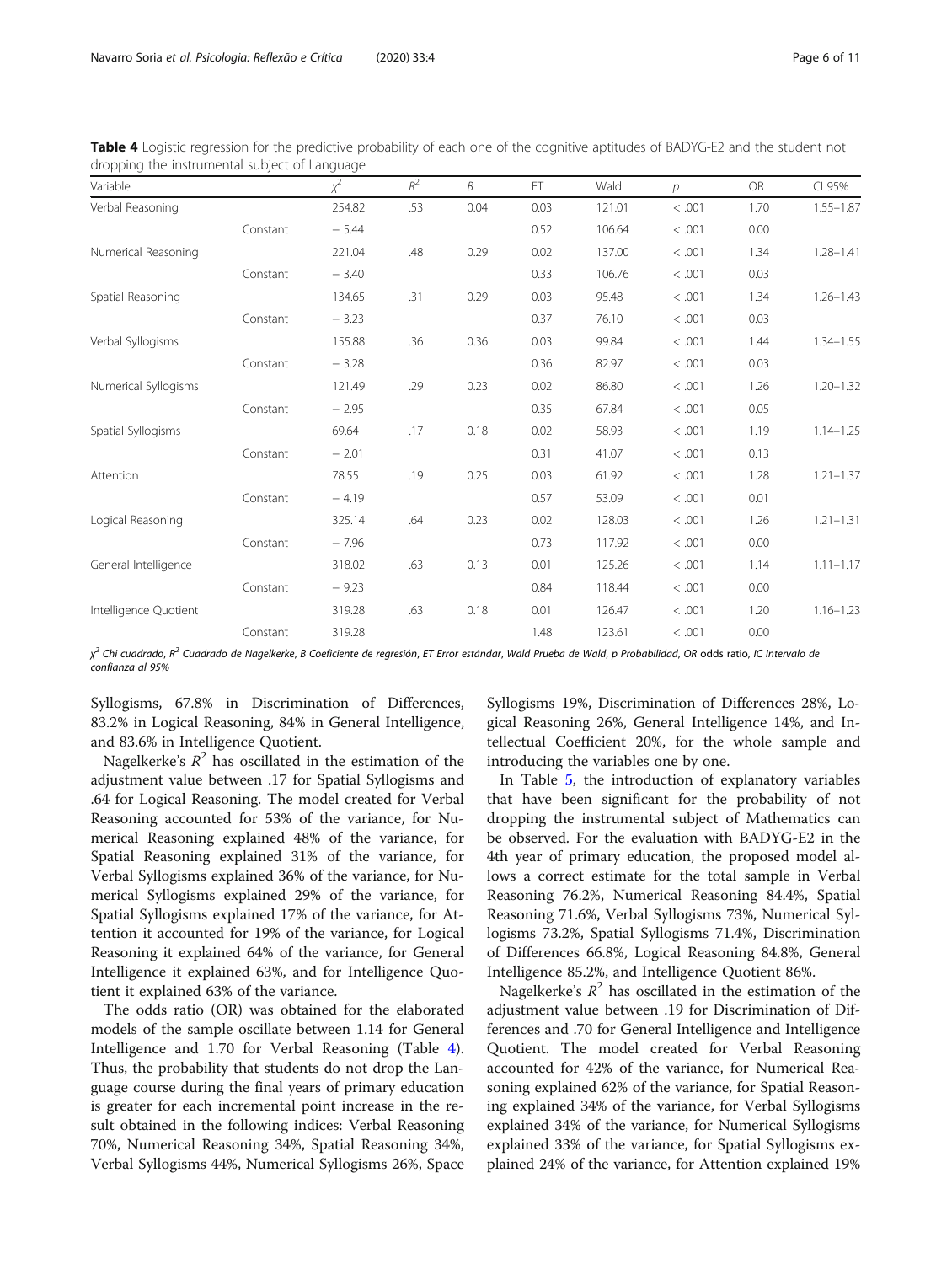| Variable              |          | $x^2$     | $R^2$ | B    | ET   | Wald   | $\mathcal{D}$ | <b>OR</b> | CI 95%        |
|-----------------------|----------|-----------|-------|------|------|--------|---------------|-----------|---------------|
| Verbal Reasoning      |          | 192.57    | .42   | 0.40 | 0.03 | 111.60 | < .001        | 1.52      | $1.39 - 1.62$ |
|                       | Constant | $-4.15$   |       |      | 0.42 | 94.63  | < .001        | 0.01      |               |
| Numerical Reasoning   |          | 311.81    | .62   | 0.40 | 0.03 | 148.40 | < .001        | 1.50      | $1.40 - 1.60$ |
|                       | Constant | $-4.77$   |       |      | 0.42 | 125.06 | < .001        | 0.00      |               |
| Spatial Reasoning     |          | 146.00    | .34   | 0.31 | 0.03 | 100.39 | < .001        | 1.37      | $1.28 - 1.45$ |
|                       | Constant | $-3.47$   |       |      | 0.38 | 82.01  | < .001        | 0.03      |               |
| Verbal Syllogisms     |          | 146.06    | .34   | 0.34 | 0.03 | 96.36  | < .001        | 1.41      | $1.32 - 1.51$ |
|                       | Constant | $-3.13$   |       |      | 0.35 | 80.00  | < .001        | 0.04      |               |
| Numerical Syllogisms  |          | 145.74    | .33   | 0.26 | 0.02 | 97.35  | < .001        | 1.30      | $1.23 - 1.37$ |
|                       | Constant | $-3.43$   |       |      | 0.38 | 79.57  | < .001        | 0.03      |               |
| Spatial Syllogisms    |          | 99.25     | .24   | 0.22 | 0.02 | 76.75  | < .001        | 1.25      | $1.19 - 1.31$ |
|                       | Constant | $-2.60$   |       |      | 0.34 | 58.64  | < .001        | 0.07      |               |
| Attention             |          | 76.55     | .19   | 0.25 | 0.03 | 60.71  | < .001        | 1.28      | $1.20 - 1.36$ |
|                       | Constant | $-4.15$   |       |      | 0.57 | 52.47  | < .001        | 0.01      |               |
| Logical Reasoning     |          | 367.07    | .69   | 0.27 | 0.02 | 123.02 | < .001        | 1.32      | $1.25 - 1.38$ |
|                       | Constant | $-9.47$   |       |      | 0.88 | 115.62 | < .001        | 0.00      |               |
| General Intelligence  |          | 374.67    | .70   | 0.16 | 0.01 | 118.05 | < .001        | 1.18      | $1.14 - 1.21$ |
|                       | Constant | $-11.693$ |       |      | 1.09 | 113.94 | < .001        | 0.00      |               |
| Intelligence Quotient |          | 375.71    | .70   | 0.22 | 0.02 | 120.13 | < .001        | 1.25      | $1.20 - 1.30$ |
|                       | Constant | $-20.74$  |       |      | 1.90 | 118.56 | < .001        | 0.00      |               |

<span id="page-6-0"></span>Table 5 Logistic regression for the predictive probability of each one of the cognitive aptitudes of the BADYG-E2 of not dropping the instrumental subject of Mathematics

of the variance, for Logical Reasoning explained 69% of the variance, for General Intelligence explained 70%, and for Intelligence Quotient explained 70% of the variance.

The odds ratio (OR) obtained for the elaborated models of the sample oscillate between 1.18 for General Intelligence and 1.50 for Verbal and Numerical Reasoning (Table 5). Thus, the probability that students do not drop the instrumental subject of Mathematics during the latter years of primary education is greater for each incremental point increase in the result obtained for the whole sample and introducing the variables one by one in the following indices: Verbal Reasoning 50%, Numerical Reasoning 50%, Spatial Reasoning by 37%, Verbal Syllogisms 41%, Numerical Syllogisms 30%, Spatial Syllogisms 25%, Discrimination of Differences 28%, Logical Reasoning 32%, General Intelligence 18%, and Intelligence Quotient 18%.

# Discussion and conclusions

Following the analysis of the obtained results and regarding the relationship between maintaining the same mean level inaptitude development in the different measured competences and the probability of repeating the course in the latter stage(s) of primary education, we can conclude that the research hypothesis  $(H_a)$  is fulfilled, because the skills in Vocabulary and Verbal Reasoning are the variables that were measured with greater predictive capacity.

Therefore, these results confirm that regarding the BADyG-E2r test which is taken at the end of primary education, it has a good capacity for predicting the appearance of difficulties in students who, in initial courses of primary education, did not present notable difficulties in overcoming the curricular objectives of the instrumental subjects. However, those students did have low scores in the aforementioned aptitudes during those initial courses. When evaluating a student's aptitude development midway through primary education using the BADyG-E2r battery, it was detected that with each incremental point increase in the results in the skills related to Language (Vocabulary and Verbal Reasoning), the probability that the student does not repeat a subjects oscillates between 57 and 54% respectively. These results denote that, according to a student's promotion to the next grade in their educational training, an adequate understanding and a correct usage of Language is fundamental to achieving the different curricular objectives. These data reinforce the results of previous research that also concluded that verbal aptitudes are strong predictors of learning difficulties (Bennett et al., [1997;](#page-8-0) Burnet & Lane, [1980](#page-8-0); Cooper & Reagan, [1982](#page-8-0); Pérez et al., [2005](#page-9-0); Robles & Vázquez, [2014\)](#page-9-0). This conclusion reinforces the importance of these skills being specifically used in student training in order to enhance student development, and therefore, such training is considered an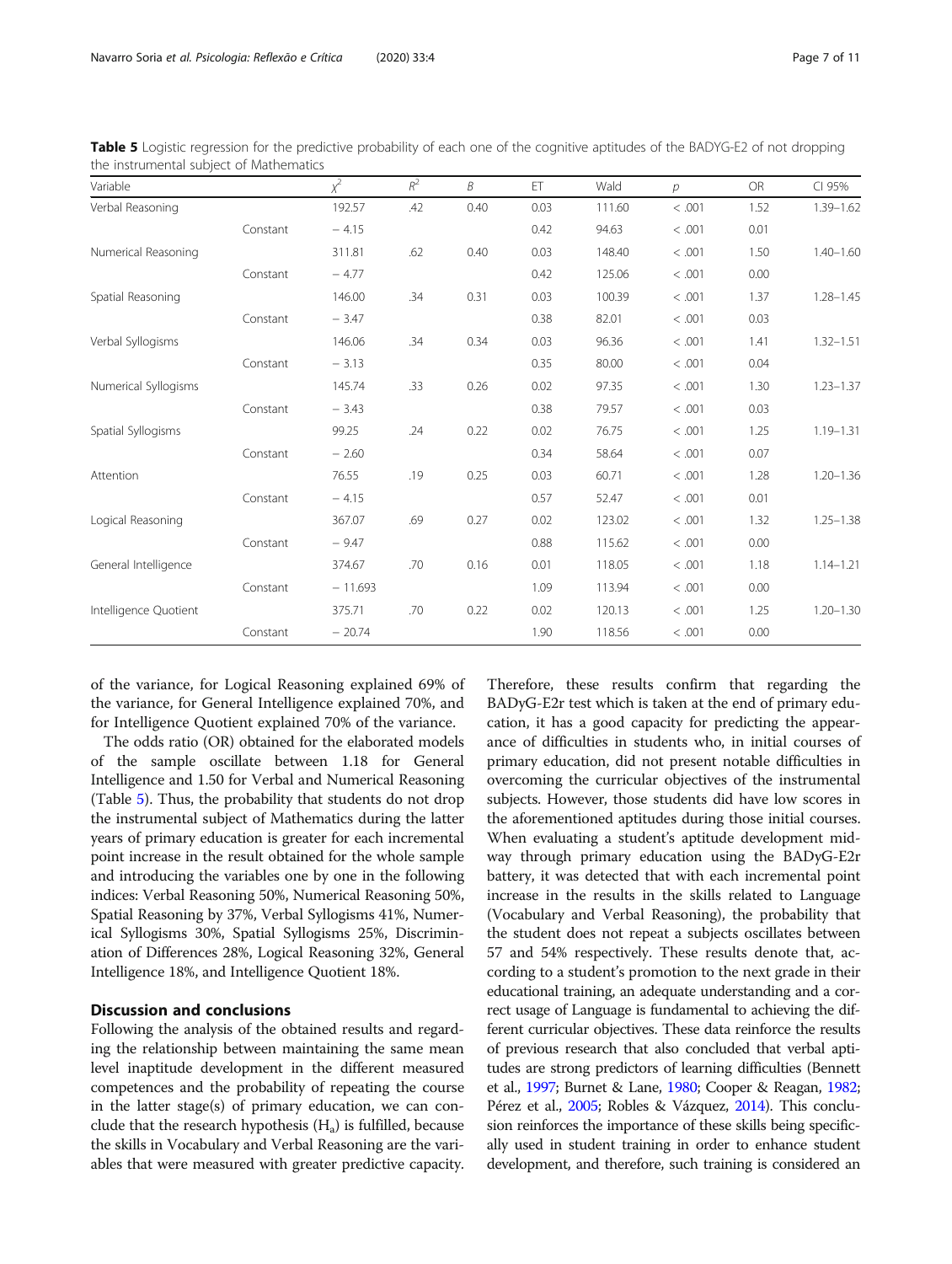In the same line of thought, when analyzing the results of which aptitudes have a greater predictive capacity of potentially dropping subjects at the end of primary education, we observed that in the BADyG-E2r test and for the subject of Language, the Verbal Reasoning Index has a greater predictive capacity; insofar as for each incremental point increase in the result for the Verbal Reasoning ability, the probability that the student does not drop the instrumental subject of Language increases by 70%, which in turn does not completely fulfill the research hypothesis  $(H_b)$ . Justification that knowledge of vocabulary (Verbal Syllogisms) loses importance at the predictive level of learning difficulties at the end of primary education may be due to the fact that in the latter years of primary education, a greater employment of logic that is more reflective of Language is required. Similarly, for the instrumental subject of Mathematics, we obtained a result which showed that the skills with greater predictive ability are Verbal Reasoning and Numerical Reasoning, to the extent that for each incremental point increase for the abilities in Verbal Reasoning or Numeric Reasoning, the probability that the student does not drop the instrumental subject of Mathematics increases by 52 and 50%, respectively. Therefore, our research hypothesis  $(H<sub>c</sub>)$  is not completely fulfilled. It may seem unusual that from the analysis of the results for the aptitudes measured in the instrumental subject of Mathematics using the BADyG-E2r test, the Verbal Reasoning Index stands out as the best predictor, over the rest of the aptitudes, of potentially dropping a course. This fact can be justified because if a student in primary education does not understand the concepts that are employed to explain the numerical operations or problems, then that student will be unable to correctly solve Mathematical exercises, due to the great level of abstraction required by cognitive processes associated with this type of activity at this educational level. In the latter years of primary education, the discipline of Mathematics requires the resolution of numerical problems to a greater extent than numerical analogies. These results are in agreement with those obtained by Harvey and Miller [\(2016\)](#page-9-0), whose conclusions highlight the importance of the development of Mathematical Language in the early stages of education for the appropriate acquisition of Mathematics in later stages.

On the other hand, indices such as Spatial Reasoning or Spatial Syllogisms do not stand out as predictors of academic success in the instrumental subject of Language, which fulfills our hypothesis  $(H_d)$ . This contrasts with the results obtained in other studies in which these skills are understood to be determinants in the correct acquisition of reading and writing, and reading comprehension skills (Bender, [1977;](#page-8-0) Koppitz, [1980](#page-9-0); Mlodnosky, [1968](#page-9-0); Spitz, [2009](#page-9-0); Valett, [1989\)](#page-9-0). Perhaps, these data could present a more significant difference in relation to the other indices, if instead of making the estimate by taking into account the final stage of primary education, the results would be isolated at the academic level for the subject of Language, during the first cycle of primary education, which is a period in which the acquisition of reading and writing is apriority objective and an academic competence that requires adequate maturation at the levels of Spatial Reasoning and Spatial Syllogisms.

Another noteworthy result, which confirms our hypothesis  $(H_d)$  and coincides with different investigations, is that General Intelligence is not the most relevant variable in terms of predicting school success at a general level or in specific academic areas such as Mathematics or Language (Deary, Strand, Smith, & Fernandes, [2007](#page-8-0); Edel, [2003;](#page-9-0) Laidra, & Pullman, H.,& Allik, J., [2006](#page-9-0); Miñano & Castejón, [2008](#page-9-0); Watkins, Lei, & Canivez, [2007](#page-10-0)). On the other hand, one must account for the fact that the above statement is controversial since in like manner, it is not difficult to compare it with other investigations with General Intelligence among their results, and General Intelligence is presented as a cognitive aptitude with a greater correlation with respect to academic success (Deary et al., [2007;](#page-8-0) Gygi, Schweizer, & Grob, [2017](#page-9-0); Kaufman, Reynolds, Liu, Kaufman, & McGrew, [2012](#page-9-0); Roth et al., [2015;](#page-9-0) Schult & Sparfeldt, [2016](#page-9-0)). Notwithstanding, for the sample in the present study, the highest score in this index, as measured by the BADyG E2r psychometric test, has not been associated with a greater probability of repeating a course. Therefore, although General Intelligence has some influence on student success with respect to achieving the curricular objectives of the reference course, it is not the most determining factor among the measured aptitudes.

In terms of study limitations, it is noteworthy that for future investigations, the sample of both subjects and provinces in which information was collected should be expanded, and this is among the most important limitations of this study. In addition, it would be advisable to not limit the study to a single evaluation instrument, but to include different psychometric tests that allow the collection of data from other variables beyond cognitive aptitudes, in order to be able to assert in a more substantial manner what academic successes and failures can be attributed to.

Based on the obtained results and as an implication for educational practice, we can affirm that the evaluation tool used in this study, the Battery of Differential and General Skills (BADyG-E2r), can be considered effective in anticipating learning difficulties within a program of early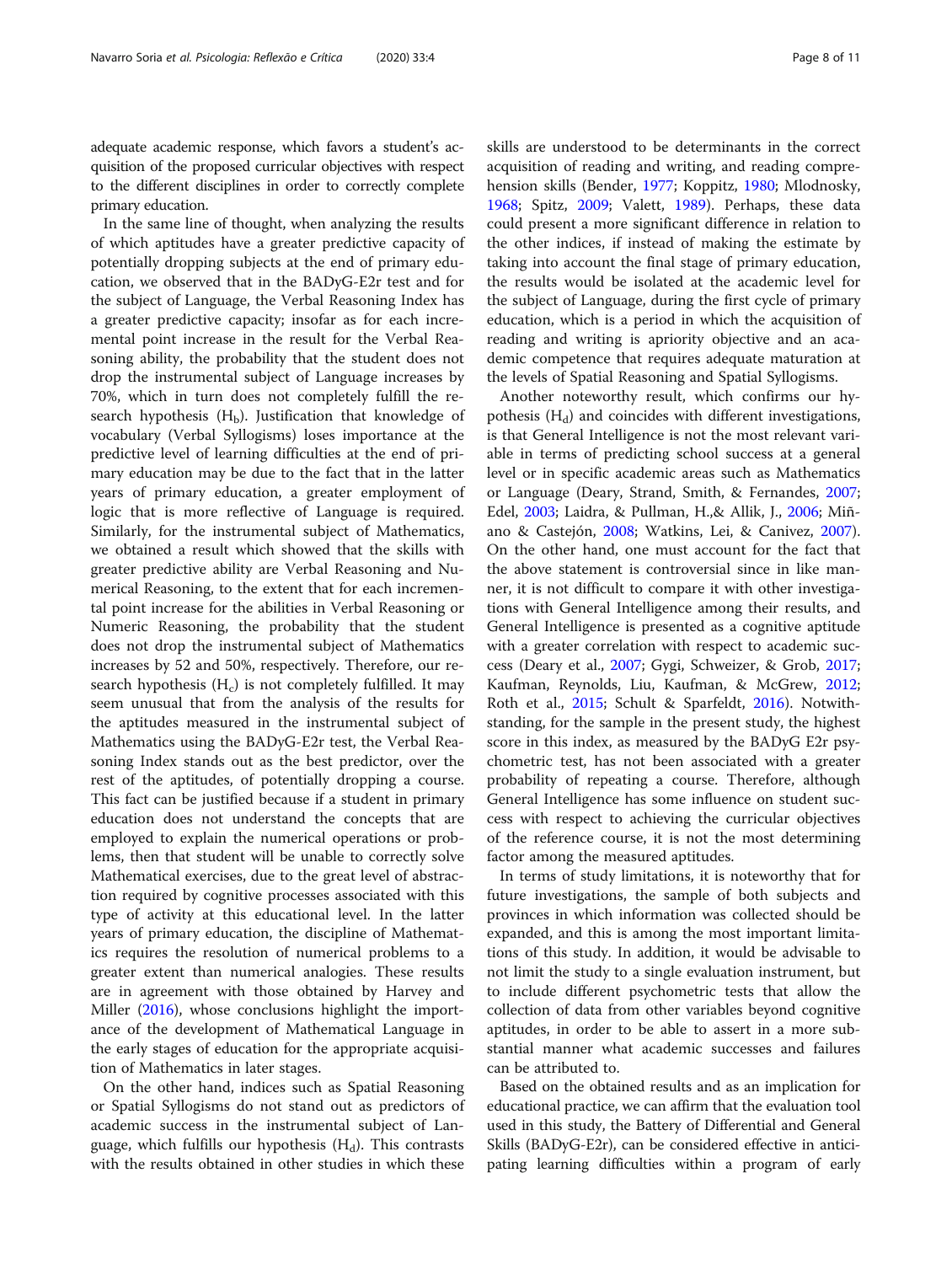<span id="page-8-0"></span>detection that aims to implement pedagogical strategies which favor an appropriate maturity in the aptitude levels of students, and anticipating any potential academic failure. The above points should be linked to the development of models of psychopedagogical intervention (Raver et al., [2011](#page-9-0)), which aim to reduce learning difficulties in the first cycles of primary education. This is the stage in which student difficulties that go unnoticed or are not given the necessary importance will present their first signs of deficiencies in student learning, which in many cases will accumulate on each course undertaken by the student. In fact, recent research (Serpell & Esposito, [2016](#page-9-0)) underlines the importance of these types of strategies being transferred from government institutions through relevant legislation and legislation, to educational programs that are aimed at the early prevention of learning difficulties, in order to reduce the notable current rates of school failure.

As a final conclusion and in agreement with other research that collected their data from populations in Primary and Secondary Education (Duncan et al., [2007](#page-9-0); Harvey & Miller, [2016;](#page-9-0) Serpell & Esposito, [2016\)](#page-9-0), we wish to emphasize that early academic capacity is a strong predictor of later academic ability/achievement. Children with greater knowledge and understanding of letters and numerical concepts at the beginning of compulsory schooling achieve higher academic levels at later levels than their peers who are less prepared. The relevance of this research and the obtained data pertain to the Battery of Differential and General Abilities E-2r (BADyG-E2r), which is an adequate prediction tool at an early age, providing technical arguments and objectives regarding reinforcement measures at the initial schooling level, with no evident learning difficulties being present at that time.

#### Abbreviations

BADYG: Differential and General Skills Battery;  $\chi^2$ : Chi square;  $R^2$ :  $R^2$ Nagelkerke; B: Coefficient; p: Probability; OR: Odds ratio; CI: Confidence interval

### Authors' contributions

INS: Project idea, article concept and design, and planning the timeline, substantially involved in the data, material, and article acquisition. Mainly responsible for drafting, writing, and revising the review article, and responsible for selection and final approval of the scholarly publication. JMGF: Provided substantial help with the concept and design. Contributed substantially to the project by drafting and revising the review article and being responsible for the final approval of the scholarly publication. CJIS: Participated in drafting the work and revising it critically with respect to important intellectual content in all its phases. MRF: Participated in drafting the work and revising it critically with respect to important intellectual content in all its phases. The authors read and approved the final manuscript.

#### Funding

This research did not receive any specific grant from funding agencies in the public, commercial, or not-for-profit sectors.

## Availability of data and materials

Data are available from the first author.

#### Ethics approval and consent to participate

The study was approved by the Ethics Committee of the University of Alicante, which provides and approves the methodology used, and the approval was assigned the file number UA-2018-03-08.

#### Consent for publication

Not applicable.

#### Competing interests

The authors declare that the research was conducted in the absence of any commercial or financial relationships that could be construed as a potential conflict of interest.

#### Author details

<sup>1</sup>Department of Developmental Psychology and Didactics, University of Alicante, Alicante, Spain. <sup>2</sup>Department of Health Psychology, Miguel Hernandez University of Elche, Elche, Spain.

#### Received: 15 April 2019 Accepted: 8 April 2020 Published online: 07 May 2020

#### References

- Alloway, T., & Passolunghi, M. (2011). The relationship between working memory, IQ, and mathematical skills in children. Learning and Individual Differences, 21(1), 133–137. <https://doi.org/10.1016/j.lindif.2010.09.013>.
- Bender, L. (1977). The Visomotor Guestaltico Test: Uses and clinical applications. México: Paidós.
- Bennett, G., Seashore, H. y Wesman, A. (1997). Test de Aptitudes Diferenciales DAT Forma T, Manual. Buenos Aires: Paidós.
- Bergman, S., Söderqvist, S., Bryde, S., Thorell, L. B., Humphreys, K., & Klingberg, T. (2011). Gains in fluid intelligence after training non-verbal reasoning in 4 year-old children: a controlled, randomized study. Developmental Science, 14(3), 591–601. [https://doi.org/10.1111/j.1467-7687.2010.01022.x.](https://doi.org/10.1111/j.1467-7687.2010.01022.x)
- Blair, C., McKinnon, R. D., & the Family Life Project Investigators (2016). Moderating effects of executive functions and the teacher–child relationship on the development of mathematics ability in kindergarten. Learning and Instruction, 41, 85–93. <https://doi.org/10.1016/j.learninstruc.2015.10.001>.
- Blair, C., & Raver, C. (2014). Closing the achievement gap through modification of neurocognitive and neuroendocrine function: results from a cluster randomized controlled trial of an innovative approach to the Education of Children in Kindergarten. PLoS One, 9(11). [https://doi.org/10.1371/journal.](https://doi.org/10.1371/journal.pone.0112393) [pone.0112393.](https://doi.org/10.1371/journal.pone.0112393)
- Burnet, S., & Lane, C. M. (1980). Effects of academic instruction of spational visualization. Intelligence, 4, 233–247. [https://doi.org/10.1016/0160-](https://doi.org/10.1016/0160-2896(80)90021-5) [2896\(80\)90021-5](https://doi.org/10.1016/0160-2896(80)90021-5).
- Cassidy, S., Roche, B., Colbert, D., Stewart, I., & Grey, I. M. (2016). A realional frame skills training intervention to increase general intelligence and scholastic aptitude. Learning and Individual Differences, 47, 222–235. [https://doi.org/10.](https://doi.org/10.1016/j.lindif.2016.03.001) [1016/j.lindif.2016.03.001.](https://doi.org/10.1016/j.lindif.2016.03.001)
- Cerda, G., Pérez, C., Navarro, J. I., Aguilar, M., Casas, J. A., & Aragón, E. (2015). Explanatory model of emotinal-cognitive variables in school mathematics performance: a longitudinal study in primary school. Frontiers in Psychology, 6, 1363. [https://doi.org/10.3389/fpsyg.2015.01363.](https://doi.org/10.3389/fpsyg.2015.01363)
- Cheng, Y. L., & Mix, K. S. (2014). Spatial training improves children's mathematics ability. Journal of Cognition and Development, 15, 2–11. [https://doi.org/10.](https://doi.org/10.1080/15248372.2012.725186) [1080/15248372.2012.725186.](https://doi.org/10.1080/15248372.2012.725186)
- Cooper, L. & Reagan, D. (1982). Attention, perception and intelligence. Handbook of human Intelligence. In Sternberg (Ed.), CambridgeUniversity Press, 123-170.
- Cornu, V., Schiltz, C., Pazouki, T., & Martin, R. (2017). Training early visuo-spatial abilities: a controlled classroom-based intervention study. Applied Developmental Science. Advance online publication. doi. [https://doi.org/10.](https://doi.org/10.1080/10888691.2016.1276835) [1080/10888691.2016.1276835](https://doi.org/10.1080/10888691.2016.1276835).
- De Maris, A. (2003). Logistic regression. En J.A. Schinka y W. F. Velicer (Eds.), Research Methods in Psychology (pp. 509-532). New Jersey: John Wiley & Sons.
- Deary, I. J., Strand, S., Smith, P., & Fernandes, C. (2007). Intelligence and educational achievement. Intelligence, 35, 13–21. [https://doi.org/10.1016/j.](https://doi.org/10.1016/j.intell.2006.02.001) [intell.2006.02.001.](https://doi.org/10.1016/j.intell.2006.02.001)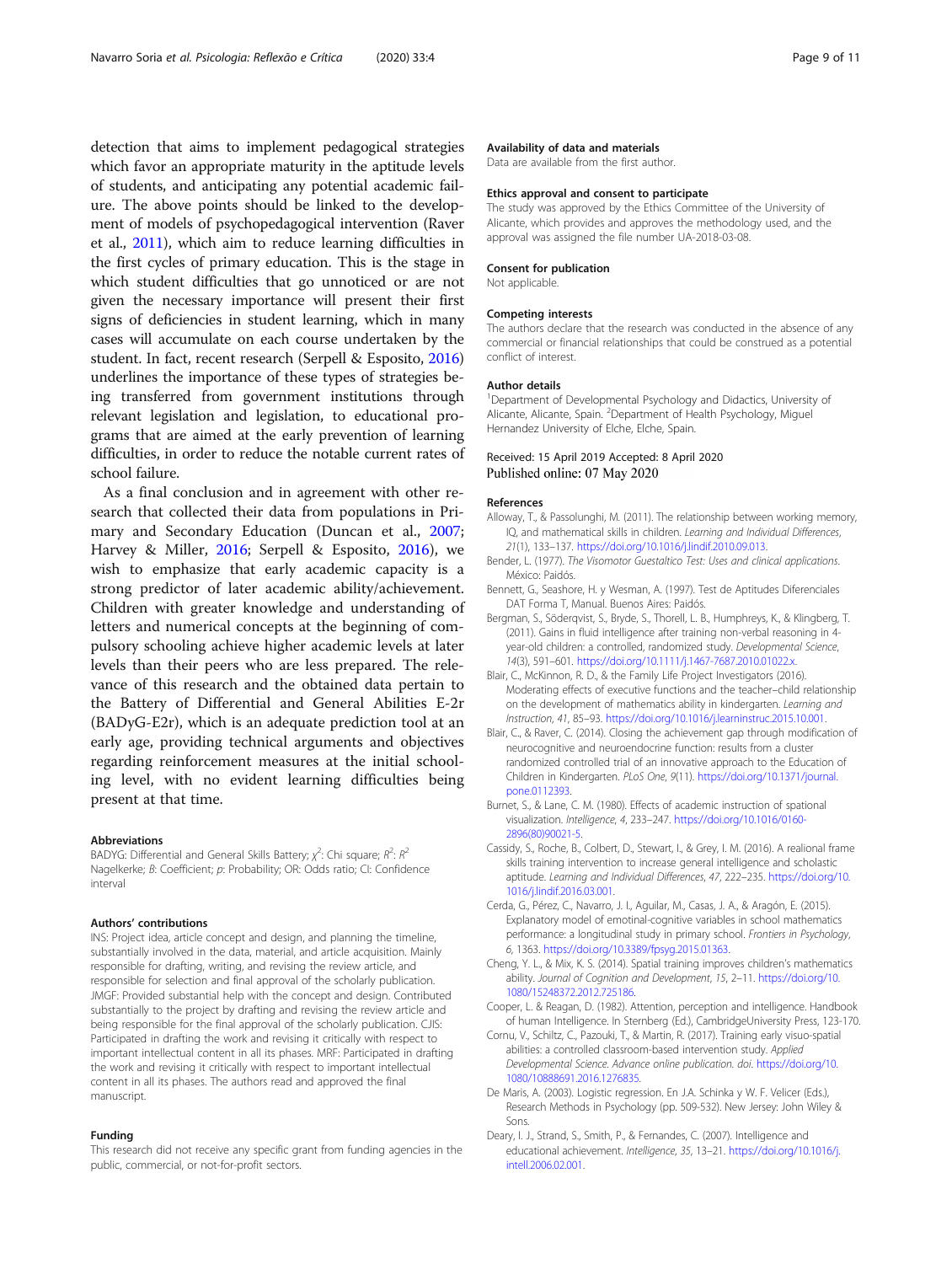<span id="page-9-0"></span>Di Lieto, M., Inguaggiato, E., Castro, E., Cecchi, F., Cioni, G., Dell'Omo, M., … Pecini, C. (2017). Educational robotics intervention on executive functions in preschool children: a pilot study. Computers in Human Behavior, 71, 16–23. [https://doi.org/10.1016/j.chb.2017.01.018.](https://doi.org/10.1016/j.chb.2017.01.018)

Duncan, G., Dowsett, C., Claessens, A., Magnuson, K., Huston, A., Klebanov, P., … Japel, C. (2007). School readiness and later achievement. Developmental Psychology, 43(6), 1428–1446. <https://doi.org/10.1037/0012-1649.43.6.1428>.

Edel, R. (2003). Factors associated with academic performance. REICE. Revista Electrónica Iberoamericana sobre Calidad, Eficacia y Cambio en la Educación, 20(1), 112–121.

Fergusson, D., Horwood, J., & Ridder, E. (2005). Show me the child at seven II: childhood intelligence and later outcomes in adolescence and young adulthood. The Journal of Child Psychology and Psychiatry, 46(8), 850–858. <https://doi.org/10.1111/j.1469-7610.2005.01472.x>.

Gagné, F., & Père, F. (2001). When IQ is controlled, does motivation still predict achievement? Intelligence, 30, 71–100. [https://doi.org/10.1016/S0160-](https://doi.org/10.1016/S0160-2896(01)00068-X) [2896\(01\)00068-X.](https://doi.org/10.1016/S0160-2896(01)00068-X)

García, M. V., Alvarado, J. M., & Jiménez, A. (2000). The prediction of academic performance: linear regression versus logistic regression. Psicothema, 12(2), 248–252.

Geary, D. C., & VanMarie, K. (2016). Young children's core symbolic and nonsymbolic quantitative knowledge in the prediction of later mathematics achievement. Developmental Psychology, 52(12), 2130–2144. [https://doi.org/](https://doi.org/10.1037/dev0000214) [10.1037/dev0000214](https://doi.org/10.1037/dev0000214).

Grañeras, M., Díaz-Caneja, & Gil, N. (2011). Success actions in European schools. Madrid: Secretaría General Técnica del Ministerio de Educación.

Gygi, J.T., Hagmann-von,P., Schweizer, F., & Grob, A. (2017). The predictive validity of four intelligence tests for school grades: a small sample longitudinal study. Frontiers in Psychology, 8:375. doi: <https://doi.org/10.3389/fpsyg.2017.00375>

Harvey, H., & Miller, G. (2016). Executive function skills, early mathematics, and vocabulary in head start preschool children. Early Education and Development, 28(3), 290–307. [https://doi.org/10.1080/10409289.2016.1218728.](https://doi.org/10.1080/10409289.2016.1218728)

Hawes, Z., Moss, J., Caswell, B., & Poliszczuk, D. (2015). Effects of mental rotation training on children's spatial and mathematics performance: a randomized controlled study. Trends in Neuroscience and Education, 4(3), 60–68. [https://](https://doi.org/10.1016/j.tine.2015.05.001) [doi.org/10.1016/j.tine.2015.05.001](https://doi.org/10.1016/j.tine.2015.05.001).

Hill, O., Serpell, Z., & Faison, M. (2016). The efficacy of the LearningRx cognitive training program: modality and transfer effects. The Journal of Experimental Education, 84(3), 600–620. <https://doi.org/10.1111/j.1559-1816.2002.tb01421.x>.

Kaufman, K. A., Reynolds, M. R., Liu, X., Kaufman, A. S., & McGrew, K. S. (2012). Are cognitive g and academic achievement g on and the same g? Intelligence, 40, 123–138. [https://doi.org/10.1016/j.intell.2012.01.009.](https://doi.org/10.1016/j.intell.2012.01.009)

Kern, M. L., & Friedman, H. S. (2009). Early educational milestones as predictors of lifelong academic achievement, midlife adjustment and longevity. Journal of Applied Developmental Psychology, 30, 419–430. [https://doi.org/10.1016/j.](https://doi.org/10.1016/j.appdev.2008.12.025) [appdev.2008.12.025](https://doi.org/10.1016/j.appdev.2008.12.025).

Koppitz, E. (1980). The Visomotor Gestalt Test for children. Buenos Aires: Guadalupe.

Kuncel, N. R., Hezlett, S. A., & Ones, D. S. (2004). Academic performance, career potential, creativity, and job performance: can one construct predict them all? Journal of Personality and Social Psychology, 86, 148–161.

Kytala, M., & Lehto, J. E. (2008). Some factors underlying mathematical performance: the role of visuospatial working memory and non-verbal intelligence. EuropeanJournalofPsychology of Education, 23, 77–94.

Laidra, K., Pullman, H., & Allik, J. (2006). Personality and intelligence as predictors of academic achievement: a cross-sectional study from elementary to secondary school. Personality and Individual Differences, 42(3), 441–451. <https://doi.org/10.1016/j.paid.2006.08.001>.

Marrero, H., & Espino, O. (1988). Evaluación comparativa del poder predictor de las aptitudes sobre notas escolares y pruebas objetivas. Revista de Educación, 287, 97–112.

Matthews, P. G., Lewis, M. R., & Hubbard, E. M. (2015). Individual differences in nonsymbolic ratio processing predict symbolic math performance. Psychological Science, 27, 191–202. [https://doi.org/10.1177/](https://doi.org/10.1177/0956797615617799) [0956797615617799](https://doi.org/10.1177/0956797615617799).

Miñano, P., Cantero, M. P., & Castejón, J. L. (2008). Predicción del rendimiento escolar de los alumnos a partir de las aptitudes, el autoconcepto académico y las atribuciones causales. Revista Horizontes educacionales, 13(2), 11–23.

Miñano, P., & Castejón, J. (2008). Predictive ability of cognitive-motivational variables on academic performance. Revista Electrónica de Motivación y Emoción, 28(11).

Mlodnosky, L. (1968). The Frostig and the Bender gestalt as predictors of reading achievement. Technical Report, 3(2), 129–139.

Nagelkerke, N. J. (1991). A note on a general definition of the coefficient of determination. Biometrika, 78(3), 691–692. <https://doi.org/10.2307/2337038>.

Navarro-Soria, I. (2016). Cognitive, school and socio-demographic variables predictive of academic achievement in Primary Education (Doctoral Thesis). Universidad de Alicante, Alicante, España. doi: 10.13140/RG.2.2.21077.32482

Navarro-Soria, I. y Gonzalez-Gómez, C. (2010). Systematic detection of aptitude deficits as a strategy to prevent academic difficulties.IN: R. Roig Vila, & M. Fiorucci, Keys to research in educational quality and innovation.(págs. 297- 309). Alcoi: Marfil.

Nisbett, R., Aronson, J., Blair, C., Dickens, W., Flynn, J., Halpern, D., & Turkheimer, E. (2012). Intelligence: new findings and theoretical developments. American Psychologist, 67(2), 130–159. [https://doi.org/10.1037/a0026699.](https://doi.org/10.1037/a0026699)

Park, J., Bermudez, V., Roberts, R., & Brannon, E. (2016). Non-symbolic approximate arithmetic training improves math performance in preschoolers. Journal of Experimental Child Psychology, 152, 278–293. [https://doi.org/10.1016/j.jecp.](https://doi.org/10.1016/j.jecp.2016.07.011) [2016.07.011.](https://doi.org/10.1016/j.jecp.2016.07.011)

Peng, P., & Fuchs, D. (2016). A meta-analysis of working memory deficits in children with learning difficulties: is there a difference between verbal domain and numerical domain? Journal of Learning Disabilities, 49(1), 3–20. [https://doi.org/10.1177/0022219414521667.](https://doi.org/10.1177/0022219414521667)

Pérez, E., Cupani, M., & Ayllón, S. (2005). Predictors of academic performance in middle school: skills, self-efficacy and personality traits. Avaliaço Psicológica, 4(1), 1–11.

Pitchford, N., Papini, C., Outhwaite, L., & Gulliford, A. (2016). Fine motor skills predict maths ability better than they predict reading ability in the early primary school years. Frontiers in Psychology, 7, 783. [https://doi.org/10.3389/](https://doi.org/10.3389/fpsyg.2016.00783) [fpsyg.2016.00783](https://doi.org/10.3389/fpsyg.2016.00783).

Prior, M., Bavin, E., & Ong, B. (2010). Predictors of school readiness in five- to sixyear-old children from an Australian longitudinal community sample. Educatinal Psycholgy, 31(1), 3–16. [https://doi.org/10.1080/01443410.2010.](https://doi.org/10.1080/01443410.2010.541048) [541048](https://doi.org/10.1080/01443410.2010.541048).

Raver, C. C., Jones, S. M., Li-Grining, C., Zhai, F., Bub, K., & Pressler, E. (2011). CSRP's impact on low-income preschoolers' preacademic skills: self-regulation as a mediating mechanism. Child Development, 82, 362–378. [https://doi.org/10.](https://doi.org/10.1111/j.1467-8624.2010.01561.x) [1111/j.1467-8624.2010.01561.x](https://doi.org/10.1111/j.1467-8624.2010.01561.x).

Robles, C., & Vázquez, E. (2014). The influence of verbal skills on school success. International Journal of Developmental and Educational Psychology, 6(1), 351–362.

Rogowsky, B. A., Papamichalis, P., Villa, L., Heim, S., & Tallal, P. (2013). Neuroplasticity-based cognitive and linguistic skills training improves reading and writing skills in college students. Frontiers in Psychology, 4, 137. [https://](https://doi.org/10.3389/fpsyg.2013.00137) [doi.org/10.3389/fpsyg.2013.00137.](https://doi.org/10.3389/fpsyg.2013.00137)

Roth, B., Becker, N., Romeyke, S., Schäfer, S., Domnick, F., & Spinath, F. M. (2015). Intelligence and school grades: a meta-analysis. Intelligence, 53, 118–137. [https://doi.org/10.1016/j.intell.2015.09.002.](https://doi.org/10.1016/j.intell.2015.09.002)

Schult, J., & Sparfeldt, J. R. (2016). Do non-g factors of cognitive ability test align with specific academic achievements? A combined bifactor modeling approach. Intelligence, 59, 96–102. <https://doi.org/10.1006/jintell.2016.08.004>.

Serpell, Z., & Esposito, A. (2016). Development of executive functions. Implications for educational policy and practice. Policy Insights From the Behavioral and Brain Sciences, 3(2), 203–201. <https://doi.org/10.1177/2372732216654718>.

Smith, S. (1964) The Psychology of Illness. Nursing Forum 3(1), 34–47.

Spinath, B., Spinath, F. M., Harlaar, N., & Plomin, R. (2006). Predicting school achievement from general cognitive ability, self-perceived ability, and intrinsic value. Intelligence, 34(4), 363–374. <https://doi.org/10.1016/j.intell.2005.11.004>.

Spitz, H. (2009). The raising of intelligence: a selected history of attempts to raise retarded intelligence. New Jersey: Lawrence Erlbaum Associates.

Sternberg, R., & Kaufman, J. (1998). Human abilities. Annual Review of Psychology, 49, 479–502. [https://doi.org/10.1146/annurev.psych.49.1.479.](https://doi.org/10.1146/annurev.psych.49.1.479)

Strenze, T. (2007). Intelligence and socioeconomic success: a meta-analytic review of longitudinal research. Intelligence, 35, 401–426. [https://doi.org/10.1016/j.](https://doi.org/10.1016/j.intell.2006.09.004) [intell.2006.09.004.](https://doi.org/10.1016/j.intell.2006.09.004)

Taub, G., Keith, T., Floyd, R., & Mcgrew, K. (2008). Effects of general and broad cognitive abilities on mathematics achievement. School Psychology Quarterly, 23, 187–198. [https://doi.org/10.1037/1045-3830.23.2.187.](https://doi.org/10.1037/1045-3830.23.2.187)

Toll, S., & Van Luit, J. (2014). Explaining numeracy development in weak performing kindergartners. Journal of Experimental Child Psychology, 124, 97– 111. <https://doi.org/10.1016/j.jecp.2014.02.001>.

Valett, R. (1989). Dyslexia. Barcelona: CEAC.